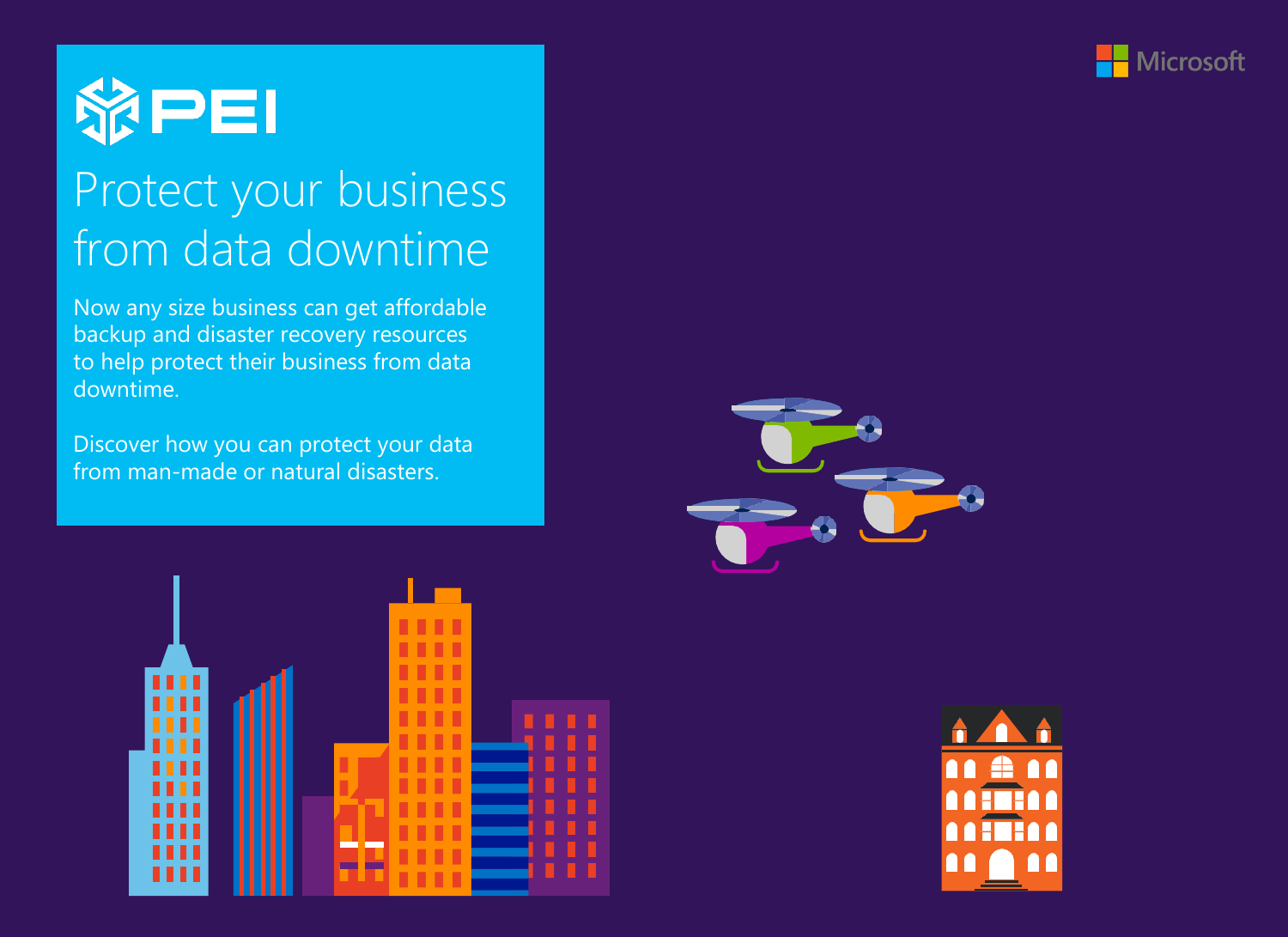# Will your business survive a data disaster?

### **Data disasters**

When you think about a disaster that can knock out IT infrastructure or bring key systems offline, you might imagine major hurricanes, floods, fires and other natural disasters.

But these headline events aren't your biggest problem. There are many small day-to-day disasters—such as power failures or sprinkler accidents—that can take down your IT infrastructure.

Microsoft Azure is a key part of your disaster recovery plan to keep your business running after a small or large disaster.



# Can the cloud help reduce data downtime?

For IT pros, the ability to lower recovery time using only in-house IT equipment and staff is a challenge. It can strain even enterprise-sized budgets.

The steep cost of downtime is likely one reason that a third of the respondents to a 2014 IDG Enterprise survey cited business continuity as a driver spurring cloud initiatives in their organizations.

It's no wonder. The cloud can help most companies say goodbye to the costly, inefficient days of supporting a redundant hot site for disaster recovery.

With the cloud, there's no longer a need to store data and application backups on disks or tape and then sync and restore them during an outage. These various backup and recovery options just don't make financial sense.

Do you want to pay for extra real estate, power, and equipment for in-house servers that may sit idle much of time? Read more to learn how one small business benefited from using Azure for backup. Then take steps to help protect your business.

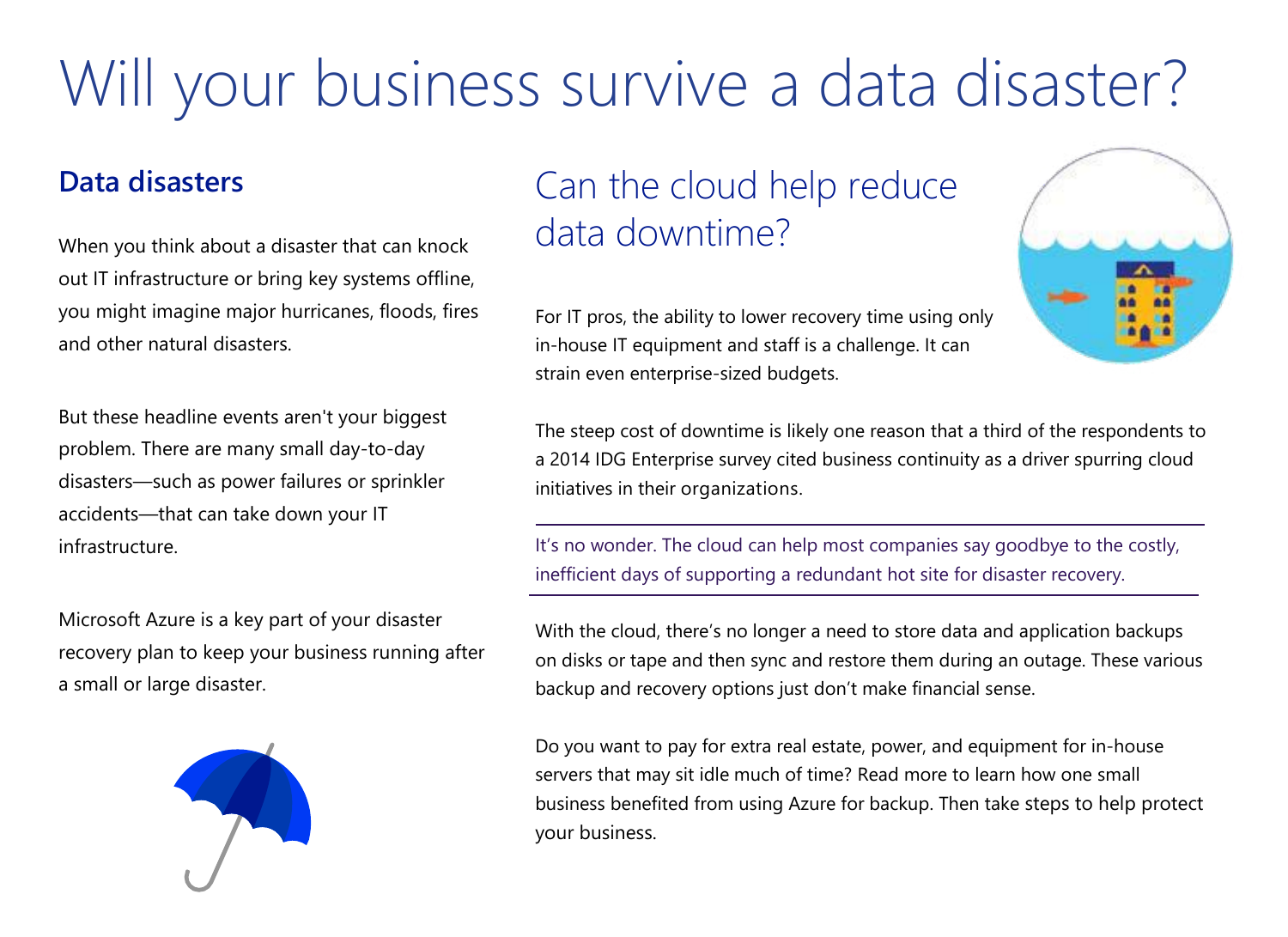## **The High Cost of Downtime**

Estimated **hourly** cost of downtime in US midsize businesses



### **Four 'must-haves' to help protect your business from data downtime**

Whenever a business is brought to a halt by a data disaster, the first question is "When will we be back up and running?" The answer to that question can make or break your business.

#### **Here are four 'must-haves' to make sure your cloud service provider can give you the right answer:**

- Look for a minimum of 99% uptime, with a Service Level Agreement (SLA) to back it up.
- Expect geo-redundancy. This helps protect you from a localized natural disaster or event. Microsoft Azure stores data in a  $\boxed{2}$ secondary region 250+ miles from the primary region but within the same geography.
- Ensure your provider has a threat management plan. Azure offers Microsoft Antimalware for cloud services and virtual machines.  $\left( 3 \right)$ Microsoft also employs intrusion detection, denial-of-service (DDoS) attack prevention, regular penetration testing, and data analytics and machine learning tools to help mitigate threats to the Azure platform.
- Enterprise security is critical. For data in transit, Azure uses industry-standard transport protocols between user devices and  $\vert \bm{A} \vert$ Microsoft datacenters and within datacenters themselves. For data at rest, Azure offers a wide range of encryption capabilities up to AES-256, giving you the flexibility to choose the solution that meets your needs.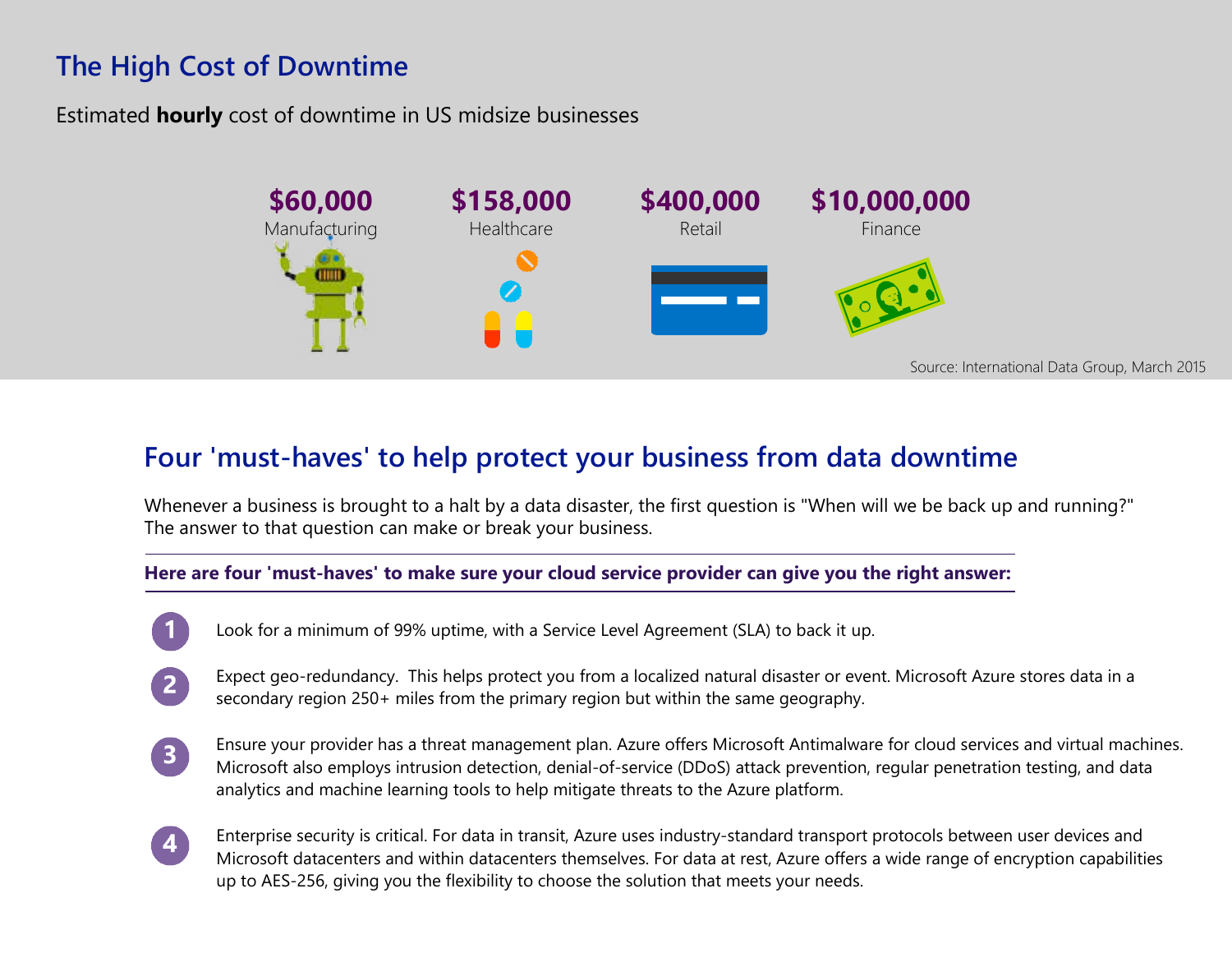# Man of Steel Meets Azure

Doug Labuda is a man of steel. Not *the* man of steel, but, as a successful business owner, he may sometimes feel like Superman—and with good reason.

Labuda and his father founded steel-supplier Muirfield Metals 23 years ago. Their products are among the few to be found in the vehicles of most major auto makers, including General Motors, Ford, Chrysler, Honda, Toyota, Mercedes Benz, BMW, and others. That alone may be a feat worthy of the man from Krypton.

Part of Labuda's success comes from his view of what he sells: not products, but problem-solving: "Our approach is all about relationship-building." But there was one relationship that Labuda didn't care for—and it was with a piece of metal. Muirfield's mission-critical backroom server was four years old and demanding ever more time and money. When the relationship-minded Labuda heard that two acquaintances had moved their operations to the cloud and liked the results, he decided the time was right for Muirfield to do the same.

Joyce Chisnell, office manager at Muirfield, had memories of tapes jamming in the backup drive. She was delighted to let Azure handle data backups. "When we had our old server in the backroom, I had to make sure that the fresh tape was in every day, the tapes were in working order, and verify backups. And if the ribbon broke, I'd have to order the replacement tapes and make sure the drive was working. There was anxiety about backups—did everything go right? Could we restore our data if there was a disaster? Now that anxiety is gone," says Chisnell. "I trust Azure to take care of those things."

"Logging into our backroom server used to be a real hassle," Labuda says. "With Azure, I can log in from anywhere. I use a computer from home, and can connect seamlessly with Azure. I can also connect from my smartphone if I want, which I couldn't do with our old system."

With powers like that, who needs to leap tall buildings with a single bound?

### **Azure Backup**

Cloud backup and recovery options, such as those running on Microsoft Azure's cloud computing platform, can help bridge the gap between your budget and your needs.

Azure Backup is the Azure-based service you can use to back up (or protect) and restore your data in the Microsoft cloud. Azure Backup replaces your existing on-premises or off-site backup solution with a cloud-based solution that is reliable, secure, and cost-competitive. It can be used to protect not only your on-premise workloads, but also your Azure virtual machines.

Traditional backup solutions have evolved to treat the cloud as an endpoint, or static storage destination, similar to disks or tape. While this approach is simple, it is limited and doesn't take advantage of the cloud platform. This can cost you more because you pay for the wrong type of storage or storage that you don't need.

Azure Backup is a critical part of your disaster recovery plan.